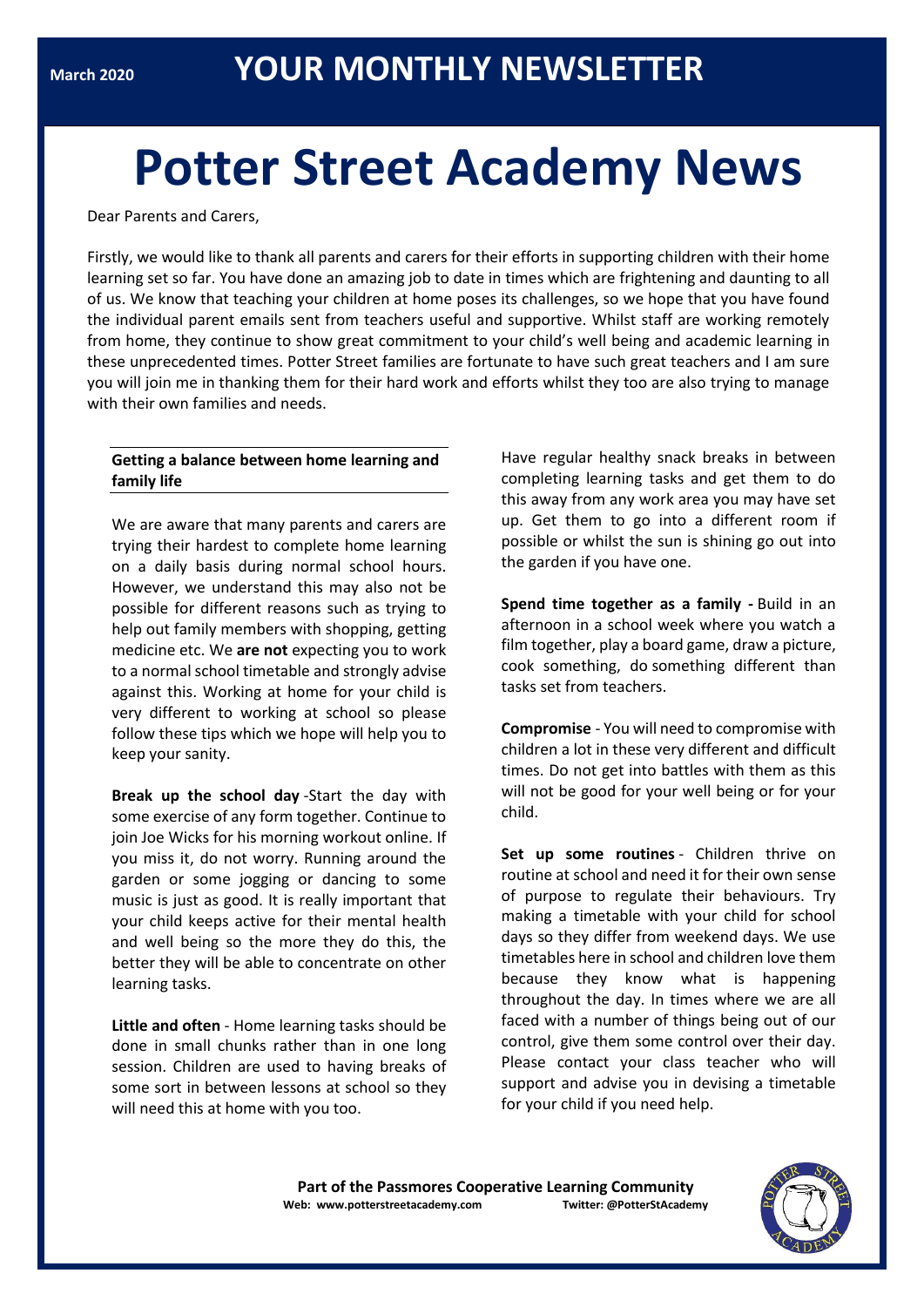#### **Other resources to access at home**

Whilst you have access to work on our website for your child, there are also a number of organisations who have set things up for families and children to access.

Please see end section – **Online Resources,** courtesy of Miss Head from Purford Green Primary School for what is out there online and look at these below.

Free musicals and plays you can stream during the Coronavirus outbreak <http://www.filmedonstage.com/>

#### **Authors reading stories**

The Big List of Children's Authors doing online Read Alouds and Activities - information about authors reading books online and how to access this <https://www.weareteachers.com/>

There are also audio books available for free on [https://www.worldofdavidwalliams.com](https://www.worldofdavidwalliams.com/)

### **Workbooks for children**

We have been made aware that some parents have not got a workbook for their child to complete home learning in. We know some of you were self-isolating at the end of last week when these were sent out by teachers and may not have been able to collect this from the office as requested last week when school closed.

Please let your class teacher know if you need a workbook for your child and we will do our best early next week, to deliver these to you at home by placing them outside of your door.

#### **Parent Feedback**

Next week, we will be inviting parents to complete an online survey about your child's home learning and your experiences so far so that we can take into account any suggestions you might have for this to work better.

#### **Community matters**

We hope that you can all join in with our local sing from bedroom windows at 5pm Friday 27th March to show our appreciation for all of our local NHS workers. Please fly your banners, posters or signs to express thanks and it would be fantastic, if you follow us on Twitter if you could upload and tweet out any photos or videos of you and your children singing. If you do not follow us on twitter, maybe this is your time to explore this social media platform.

Keep safe and if you need to make contact about any non-class based queries, please email using the usual office email please.

#### **Online Resources**

Stories online to listen to and enjoy

David Walliams – Awful Aunty [https://www.youtube.com/watch?v=yaK3eLBR](https://www.youtube.com/watch?v=yaK3eLBR_jw&list=PLEA3D5C281A1511A3&index=5&t=0s) jw&list=PLEA3D5C281A1511A3&index=5&t=0s

B.J. Novak

[https://www.youtube.com/watch?v=cREyQJO9](https://www.youtube.com/watch?v=cREyQJO9EPs&list=PLEA3D5C281A1511A3&index=8&t=0s) [EPs&list=PLEA3D5C281A1511A3&index=8&t=0s](https://www.youtube.com/watch?v=cREyQJO9EPs&list=PLEA3D5C281A1511A3&index=8&t=0s)

Nancy Carpenter – Lucky Ducklings [https://www.youtube.com/watch?v=3BEP\\_NDP](https://www.youtube.com/watch?v=3BEP_NDPoQo&list=PLEA3D5C281A1511A3&index=15&t=0s) [oQo&list=PLEA3D5C281A1511A3&index=15&t=](https://www.youtube.com/watch?v=3BEP_NDPoQo&list=PLEA3D5C281A1511A3&index=15&t=0s) [0s](https://www.youtube.com/watch?v=3BEP_NDPoQo&list=PLEA3D5C281A1511A3&index=15&t=0s)

LeUyen Pham – Shoe-la-la! [https://www.youtube.com/watch?v=sixyvc6gA](https://www.youtube.com/watch?v=sixyvc6gAOQ&list=PLEA3D5C281A1511A3&index=16&t=0s) [OQ&list=PLEA3D5C281A1511A3&index=16&t=0](https://www.youtube.com/watch?v=sixyvc6gAOQ&list=PLEA3D5C281A1511A3&index=16&t=0s) [s](https://www.youtube.com/watch?v=sixyvc6gAOQ&list=PLEA3D5C281A1511A3&index=16&t=0s)

Yuyi Morales – Nino Wrestles the World [https://www.youtube.com/watch?v=Hv0NFSQr](https://www.youtube.com/watch?v=Hv0NFSQroRU&list=PLEA3D5C281A1511A3&index=14&t=0s) [oRU&list=PLEA3D5C281A1511A3&index=14&t=](https://www.youtube.com/watch?v=Hv0NFSQroRU&list=PLEA3D5C281A1511A3&index=14&t=0s) [0s](https://www.youtube.com/watch?v=Hv0NFSQroRU&list=PLEA3D5C281A1511A3&index=14&t=0s)

Judy Schhachner – Bit & Pieces [https://www.youtube.com/watch?v=Cez5CY8IJ](https://www.youtube.com/watch?v=Cez5CY8IJWE&list=PLEA3D5C281A1511A3&index=19&t=0s) [WE&list=PLEA3D5C281A1511A3&index=19&t=0](https://www.youtube.com/watch?v=Cez5CY8IJWE&list=PLEA3D5C281A1511A3&index=19&t=0s) [s](https://www.youtube.com/watch?v=Cez5CY8IJWE&list=PLEA3D5C281A1511A3&index=19&t=0s)

Part of the Passmores Cooperative Learning Community<br>eb: www.potterstreetacademy.com **Twitter:** @PotterStAcademy **Web: www.potterstreetacademy.com** 

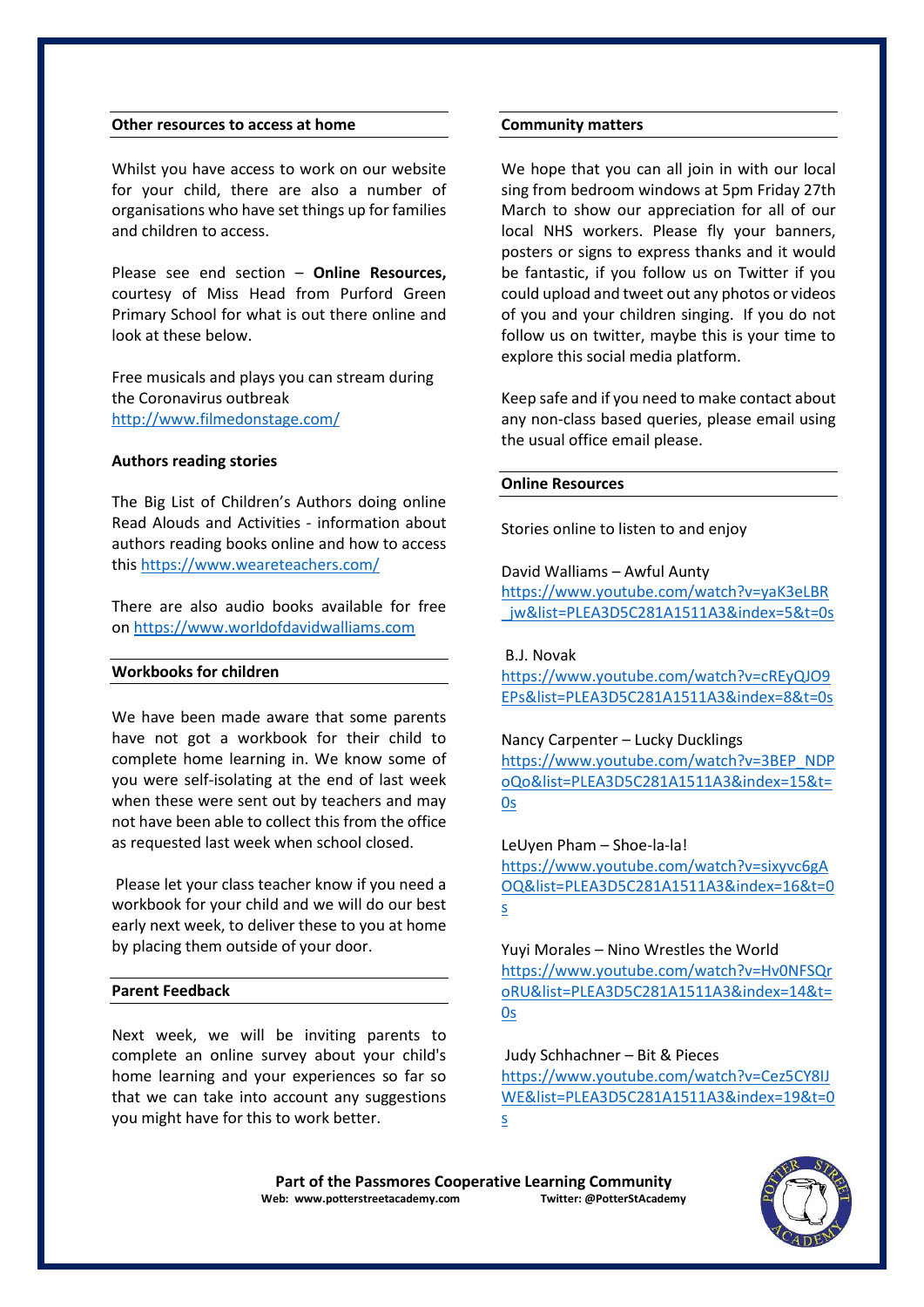Jerry Pinkney – I want to be

[https://www.youtube.com/watch?v=bQqDrX0h](https://www.youtube.com/watch?v=bQqDrX0hy_U&list=PLEA3D5C281A1511A3&index=20&t=0s) [y\\_U&list=PLEA3D5C281A1511A3&index=20&t=](https://www.youtube.com/watch?v=bQqDrX0hy_U&list=PLEA3D5C281A1511A3&index=20&t=0s) [0s](https://www.youtube.com/watch?v=bQqDrX0hy_U&list=PLEA3D5C281A1511A3&index=20&t=0s)

Jeff Kinney – Passage from Diary of a Wimpy Kid [https://www.youtube.com/watch?v=p3zpW8B](https://www.youtube.com/watch?v=p3zpW8BhyrA&list=PLEA3D5C281A1511A3&index=21&t=0s) [hyrA&list=PLEA3D5C281A1511A3&index=21&t=](https://www.youtube.com/watch?v=p3zpW8BhyrA&list=PLEA3D5C281A1511A3&index=21&t=0s) [0s](https://www.youtube.com/watch?v=p3zpW8BhyrA&list=PLEA3D5C281A1511A3&index=21&t=0s)

Harry Bliss – Bailey

[https://www.youtube.com/watch?v=bChrRng6s](https://www.youtube.com/watch?v=bChrRng6s3I&list=PLEA3D5C281A1511A3&index=23&t=0s) [3I&list=PLEA3D5C281A1511A3&index=23&t=0s](https://www.youtube.com/watch?v=bChrRng6s3I&list=PLEA3D5C281A1511A3&index=23&t=0s)

Alex Sxheffler – Stick Man

[https://www.youtube.com/watch?v=Yftt6EN74](https://www.youtube.com/watch?v=Yftt6EN74gQ&list=PLEA3D5C281A1511A3&index=24&t=0s) [gQ&list=PLEA3D5C281A1511A3&index=24&t=0](https://www.youtube.com/watch?v=Yftt6EN74gQ&list=PLEA3D5C281A1511A3&index=24&t=0s) [s](https://www.youtube.com/watch?v=Yftt6EN74gQ&list=PLEA3D5C281A1511A3&index=24&t=0s)

Herve Tullet – Help! We need a title [https://www.youtube.com/watch?v=8k0Z7zLx](https://www.youtube.com/watch?v=8k0Z7zLxwNw&list=PLEA3D5C281A1511A3&index=26&t=0s) [wNw&list=PLEA3D5C281A1511A3&index=26&t](https://www.youtube.com/watch?v=8k0Z7zLxwNw&list=PLEA3D5C281A1511A3&index=26&t=0s)  $=0s$ 

Mem Fox – Good Night, sleep Tight [https://www.youtube.com/watch?v=HvrBAZFtP](https://www.youtube.com/watch?v=HvrBAZFtPhc&list=PLEA3D5C281A1511A3&index=29&t=0s) [hc&list=PLEA3D5C281A1511A3&index=29&t=0s](https://www.youtube.com/watch?v=HvrBAZFtPhc&list=PLEA3D5C281A1511A3&index=29&t=0s)

Jez Alborough – Nat the Cat's sunny smile [https://www.youtube.com/watch?v=0fu\\_J\\_8m-](https://www.youtube.com/watch?v=0fu_J_8m-Ho&list=PLEA3D5C281A1511A3&index=34&t=0s)[Ho&list=PLEA3D5C281A1511A3&index=34&t=0](https://www.youtube.com/watch?v=0fu_J_8m-Ho&list=PLEA3D5C281A1511A3&index=34&t=0s) [s](https://www.youtube.com/watch?v=0fu_J_8m-Ho&list=PLEA3D5C281A1511A3&index=34&t=0s)

J. Patrick Lewis – Animal poetry [https://www.youtube.com/watch?v=ZJWf1Hgj](https://www.youtube.com/watch?v=ZJWf1HgjAnA&list=PLEA3D5C281A1511A3&index=39&t=0s) [AnA&list=PLEA3D5C281A1511A3&index=39&t=](https://www.youtube.com/watch?v=ZJWf1HgjAnA&list=PLEA3D5C281A1511A3&index=39&t=0s) [0s](https://www.youtube.com/watch?v=ZJWf1HgjAnA&list=PLEA3D5C281A1511A3&index=39&t=0s)

Eric Carle – The Hungry Caterpillar [https://www.youtube.com/watch?v=NWfy2CC8](https://www.youtube.com/watch?v=NWfy2CC8few&list=PLEA3D5C281A1511A3&index=40&t=0s) [few&list=PLEA3D5C281A1511A3&index=40&t=](https://www.youtube.com/watch?v=NWfy2CC8few&list=PLEA3D5C281A1511A3&index=40&t=0s) [0s](https://www.youtube.com/watch?v=NWfy2CC8few&list=PLEA3D5C281A1511A3&index=40&t=0s)

Dave Shelton – A boy and A Bear in a Boat [https://www.youtube.com/watch?v=66S75cQh](https://www.youtube.com/watch?v=66S75cQhGxw&list=PLEA3D5C281A1511A3&index=41&t=0s) [Gxw&list=PLEA3D5C281A1511A3&index=41&t=](https://www.youtube.com/watch?v=66S75cQhGxw&list=PLEA3D5C281A1511A3&index=41&t=0s) [0s](https://www.youtube.com/watch?v=66S75cQhGxw&list=PLEA3D5C281A1511A3&index=41&t=0s)

Oliver Jeffers – Stuck

[https://www.youtube.com/watch?v=hipx6HJs4](https://www.youtube.com/watch?v=hipx6HJs4XQ&list=PLEA3D5C281A1511A3&index=42&t=0s) [XQ&list=PLEA3D5C281A1511A3&index=42&t=0](https://www.youtube.com/watch?v=hipx6HJs4XQ&list=PLEA3D5C281A1511A3&index=42&t=0s) [s](https://www.youtube.com/watch?v=hipx6HJs4XQ&list=PLEA3D5C281A1511A3&index=42&t=0s)

## Cbeebies Bed time stories

[https://www.youtube.com/watch?v=yRpTgV](https://www.youtube.com/watch?v=yRpTgV-k9j8&list=PLoOc9M0VgduON_PbVYOlgjeLPyN_0VHlk)[k9j8&list=PLoOc9M0VgduON\\_PbVYOlgjeLPyN\\_](https://www.youtube.com/watch?v=yRpTgV-k9j8&list=PLoOc9M0VgduON_PbVYOlgjeLPyN_0VHlk) [0VHlk](https://www.youtube.com/watch?v=yRpTgV-k9j8&list=PLoOc9M0VgduON_PbVYOlgjeLPyN_0VHlk)

[https://www.youtube.com/watch?v=ZRrUf6dR](https://www.youtube.com/watch?v=ZRrUf6dRomc&list=PLoOc9M0VgduMSXfQClOldCEGWAMOReVSV) [omc&list=PLoOc9M0VgduMSXfQClOldCEGWAM](https://www.youtube.com/watch?v=ZRrUf6dRomc&list=PLoOc9M0VgduMSXfQClOldCEGWAMOReVSV) **[OReVSV](https://www.youtube.com/watch?v=ZRrUf6dRomc&list=PLoOc9M0VgduMSXfQClOldCEGWAMOReVSV)** 

[https://www.youtube.com/watch?v=lXBTR6g8b](https://www.youtube.com/watch?v=lXBTR6g8b60&list=PLoOc9M0VgduN99lg-QI1lvQFqi46e6vo5) [60&list=PLoOc9M0VgduN99lg-](https://www.youtube.com/watch?v=lXBTR6g8b60&list=PLoOc9M0VgduN99lg-QI1lvQFqi46e6vo5)[QI1lvQFqi46e6vo5](https://www.youtube.com/watch?v=lXBTR6g8b60&list=PLoOc9M0VgduN99lg-QI1lvQFqi46e6vo5)

# **Check these out too:**

Oliver Jeffers – nightly reading [https://www.oliverjeffers.com/books#/abooka](https://www.oliverjeffers.com/books#/abookaday/) [day/](https://www.oliverjeffers.com/books#/abookaday/)

Mo Willems – read and draw along (Lunch Doodle) [https://www.kennedy](https://www.kennedy-center.org/mowillems)[center.org/mowillems](https://www.kennedy-center.org/mowillems)

David Walliams activities and audio books: [https://www.audible.co.uk/ep/title?asin=00083](https://www.audible.co.uk/ep/title?asin=0008385661&source_code=M2M30DFT1BkSH11181400KK&&ipRedirectOverride=true) [85661&source\\_code=M2M30DFT1BkSH111814](https://www.audible.co.uk/ep/title?asin=0008385661&source_code=M2M30DFT1BkSH11181400KK&&ipRedirectOverride=true) [00KK&&ipRedirectOverride=true](https://www.audible.co.uk/ep/title?asin=0008385661&source_code=M2M30DFT1BkSH11181400KK&&ipRedirectOverride=true)

[www.worldofdavidwalliams.com/activities/](http://www.worldofdavidwalliams.com/activities/)

[https://www.worldbookday.com/storytime](https://www.worldbookday.com/storytime-online/)[online/](https://www.worldbookday.com/storytime-online/)

<https://kidsactivitiesblog.com/>

<https://www.shakespearesglobe.com/watch>

[https://www.youtube.com/results?search\\_quer](https://www.youtube.com/results?search_query=natasha+lamb) [y=natasha+lamb](https://www.youtube.com/results?search_query=natasha+lamb)

<https://storytimefromspace.com/>

Part of the Passmores Cooperative Learning Community<br>eb: www.potterstreetacademy.com **Twitter:** @PotterStAcademy **Web: www.potterstreetacademy.com**